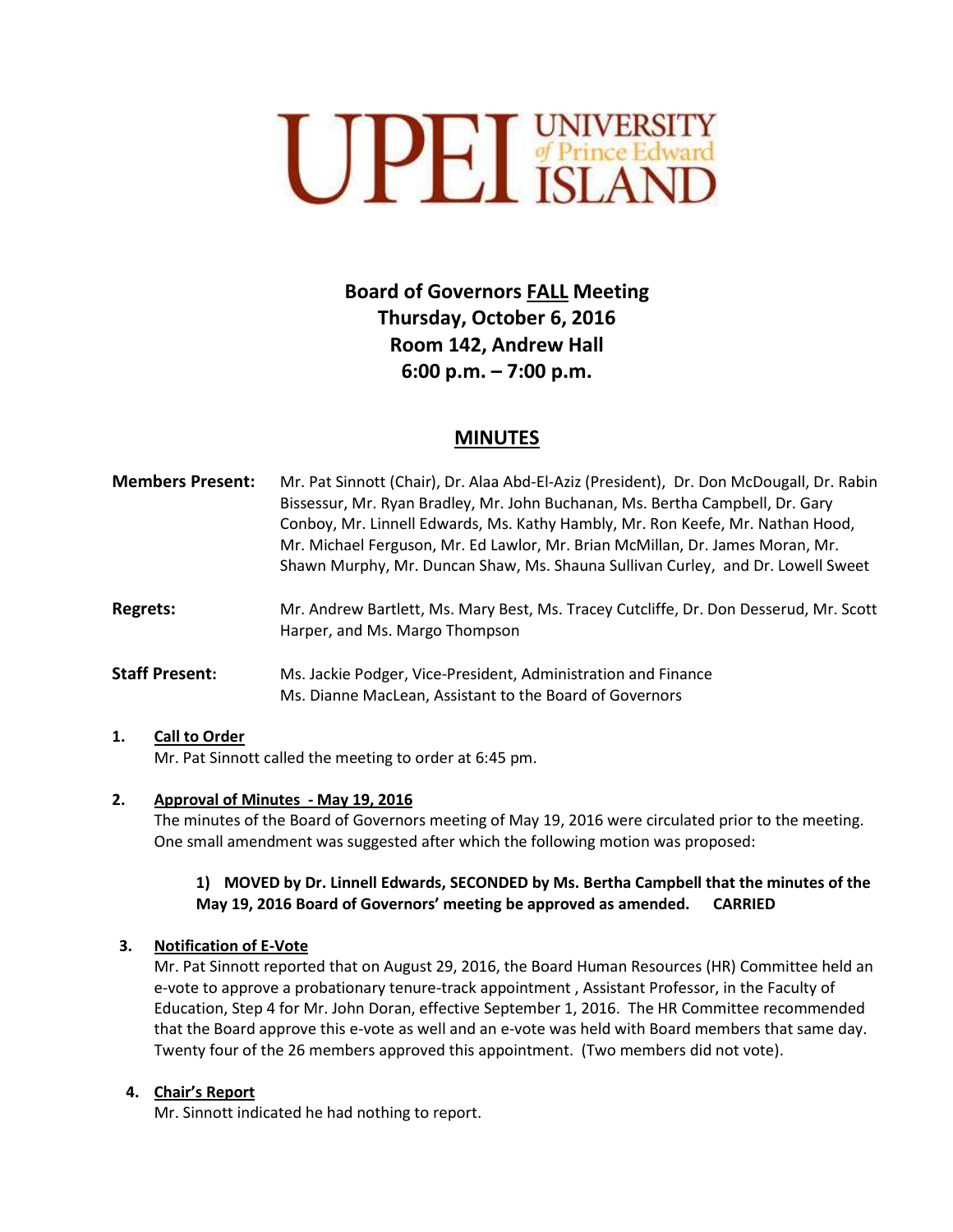# **5. President's Report**

President Abd-El-Aziz reported on a number of matters as noted below:

- i) Budget discussions have been held with Government regarding implementing a three-year budget process and they are open to this concept.
- ii) Out of the four proposals submitted for SIF funding, UPEI received approval on three – Dalton Hall, Memorial Hall and Steele Building. The University also received funding for the Sports Field Turf under a separate program.
- iii) Renovations are underway at 618 University Avenue. The plan is for the Department of Development and Alumni Engagement to move mid-November.
- iv) The administrative negotiating team met with the unions' negotiating team on their pension plan proposal. These two groups will meet again in October.
- v) Project Beacon continues to be on time and budget.
- vi) On May 7, the University of Prince Edward Island conferred degrees, diplomas, and certificates to more than 940 graduates as part of Convocation 2016.
- vii) AAU will release official enrolment numbers in mid-October. Informally, the President indicated that UPEI's enrolment has increased overall by 2.7% from last year at this time.
- viii) Establishment of the new UPEI School of Graduate Studies was approved at September 2016 Senate.
- ix) UPEI, Memorial University and Dalhousie University were awarded \$100M through a Federal Research Fund. Of this amount, \$2.5 M will be dedicated to

Aquaculture at UPEI.

vi) The School of Sustainable Design Engineering opened in August and we currently have close to 200 students enrolled.

# **6. Student Union Report**

Nathan Hood, SU President, provided Board members with an update on SU activities. He indicated that the SU has been speaking with government and encouraging it to seriously consider the multi-year funding concept. NSO was a great success. Mr. Hood paid special thanks to staff of Residence Services on how they handled the recent emergency closure. A survey was taken with students on how long it took them to vacate the campus during the emergency, and over 700 responded indicating that it took them 1-15 minutes. Student elections were held recently with an 18% turnout. The SU has launched an app for students to sell books and join clubs on campus. The SU has also created a new fund to support innovation.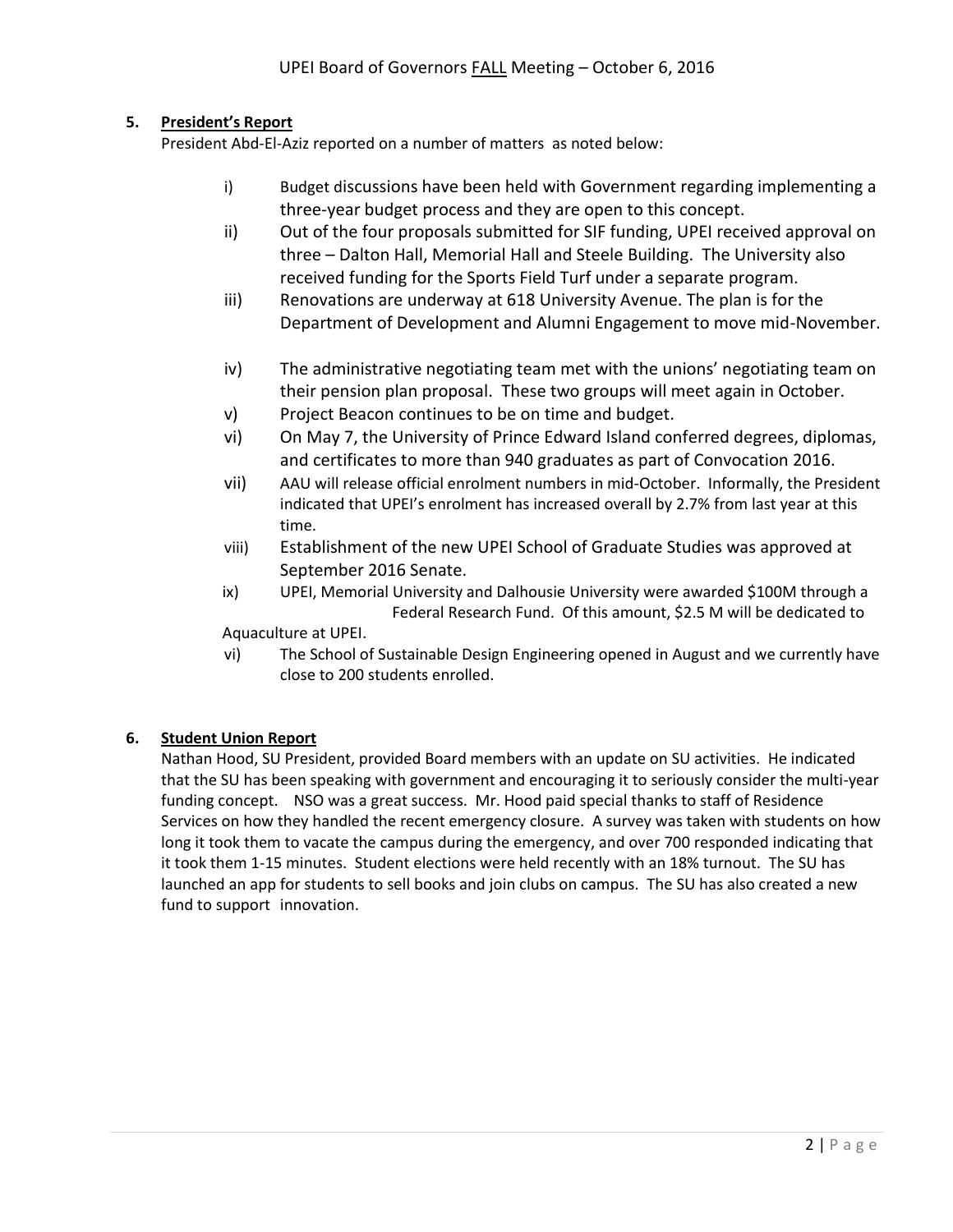# **7. Senate Report to Board**

As the Board representative on Senate, Dr. Linnell Edwards informed Board members of the activity of Senate over the past few months. Senate recently approved the establishment of a new School for Graduate Studies. The Search Committee for the Vice President Academic and Research will be resuming its duties in the very near future.

### **8. Board Committee Updates**

a) Finance and Audit Committee: Mr. Ron Keefe informed Board members that Project Beacon is on schedule and on budget. Since this is a major three-year project, the Finance and Audit Committee is monitoring it very closely. Mr. Keefe also constant and congratulated those at the University for finding funding for the Sports Turf field. Teams have already played games on the new turf and appear to be very happy with the final product. Mr. Keefe reported that the Finance and Audit Committee approved the request to borrow funding for the SIF Projects/Turf Field and recommended that the Board of Governors do the same.

Therefore, the following motion was proposed:

# **2) MOVED by Mr. Ron Keefe, SECONDED by Mr. Nathan Hood that the UPEI Board of Governors approves the request to borrow \$4,089,500 to fund the three SIF projects as well as the Sports Field Turf as noted in the table below:**

| Project                                       | <b>Provincial Funding</b> |
|-----------------------------------------------|---------------------------|
| Dalton Hall - eHub and Student Success Centre | \$2,875,000               |
| Memorial Hall - Psychology Research Labs      | 664,500                   |
| Steele Building - Patient Oriented Research   | 300,000                   |
| Sports Field Turf                             | 250,000                   |
| <b>Total Funding</b>                          | \$4,089,500               |

#### **CARRIED**

Mr. Keefe also informed Board members that the Finance and Audit Committee approved the revision of the Investment Committees' Environmental, Social and Governance Protocol Statement and recommended that the Board of Governors do the same. The following motion was proposed:

**3) MOVED by Mr. Ron Keefe, SECONDED by Ms. Bertha Campbell that the UPEI Board of Governors approves the revised Investment Committees' Environmental, Social and Governance (ESG) Protocol Statement as noted below:**

# **Environmental. Social and Governance (ESG) Considerations**

In keeping with the fiduciary duty imposed upon them, the primary goal of the University investment committees is to invest the University assets so as to maximize Jong-term value, within an acceptable risk tolerance. The primary goal is to deliver upon the endowment spending objectives and/or pension plan obligations.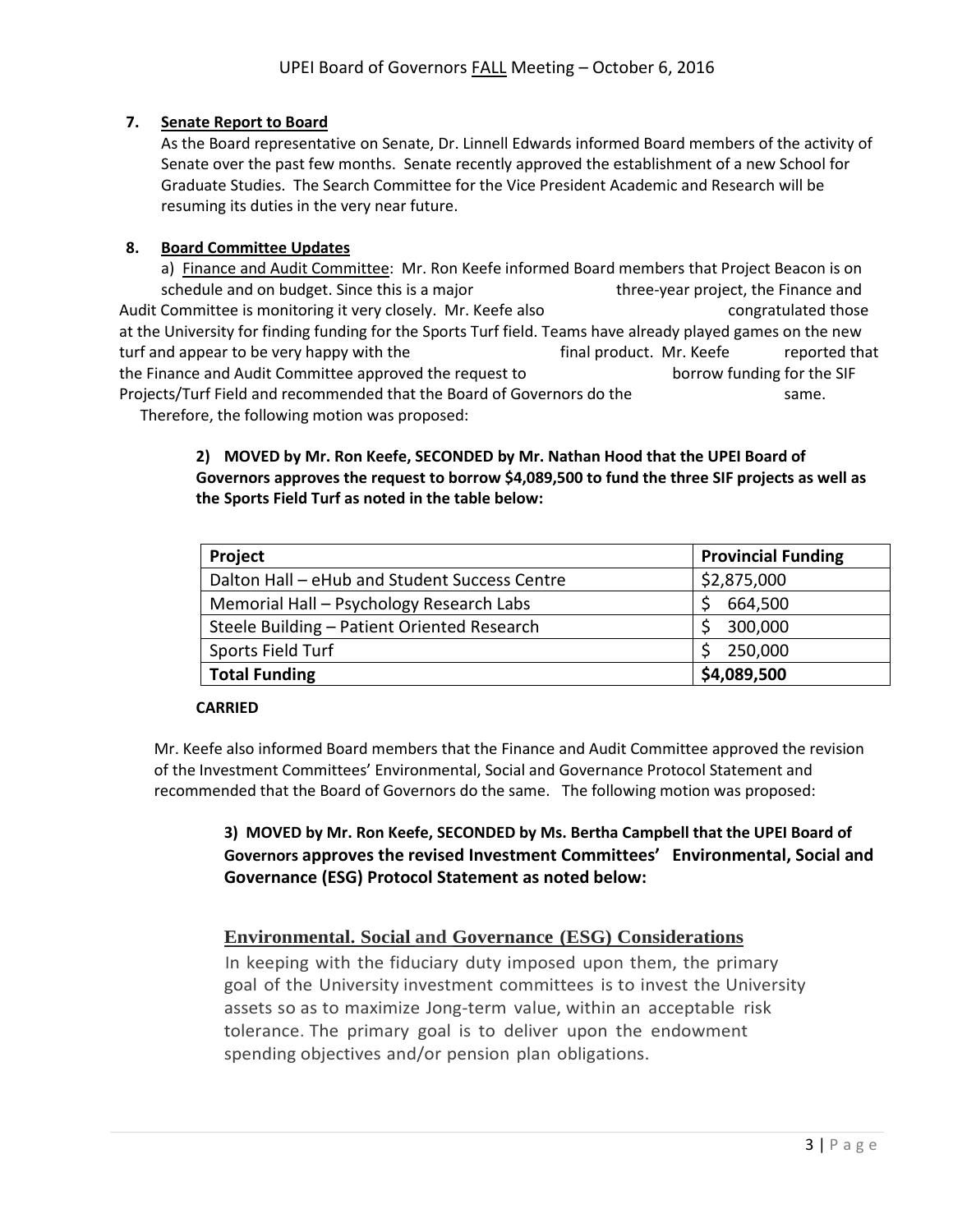# UPEI Board of Governors FALL Meeting – October 6, 2016

As part of the overall analysis that goes into the selection and ongoing monitoring of investment mandates as outlined in the investment policies of the University assets, ESG factors will be considered and evaluated to the extent that they could improve or impair the ability to deliver on the primary goals.

To the extent that companies who employ desirable ESG practices are better managed and offer the potential to be more financially successful over the long-term, attractive ESG factors are desirable. However, ESG factors in isolation will not form overriding considerations when making investment decisions.

The University Investment Committees believe that limiting the investable universe for an investment manager can have a negative impact on the primary goals of the Fund, and as such, they do not engage in the practice of negative or positive screening in the investment decision making process. Negative and positive screening is an investment approach that excludes or includes companies, sectors or other investments from the investment universe based solely on criteria relating to ESG practices and policies.

The Investment Committees believe that engagement, through the investment manager, as opposed to screening, is the preferred method to deal with ESG related issues. As part of the ongoing monitoring of University investments, the ESG philosophy of investment managers will be considered as part of the manager selection process as well as ongoing monitoring .

b) Development, FR and ER Committee: Mr. Duncan Shaw informed Board members that the Inspire Campaign is currently at \$35.6M, and he passed along his thanks to Committee members on behalf of the Board. He also noted that the Committee held a "brain-storming" session earlier today. Mr. Shaw stated that he's very impressed at the improvements in our marketing and branding and informed Board members that we currently have 14,000 Twitter followers. Staff from Development and Alumni Engagement as well as staff from Marketing and Communications have been invited to the next Board meeting to provide departmental updates to the Board. As well, three items required Board approval and details and motions are noted below:

#### **4) MOVED by Mr. Duncan Shaw, SECONDED by Mr. Nathan Hood** t**hat the UPEI Board of Governors approves the three funding pillars for Experiential and Global Learning as noted below:**

# **i) Open Competitive Awards**

Students who intend to participate in a variety of experiential learning opportunities such as (but not limited to) conferences, workshops, course-based travel, and community-based initiatives will be eligible to apply. Students who, as part of their studies, organize and event or an activity at the institution or beyond could also be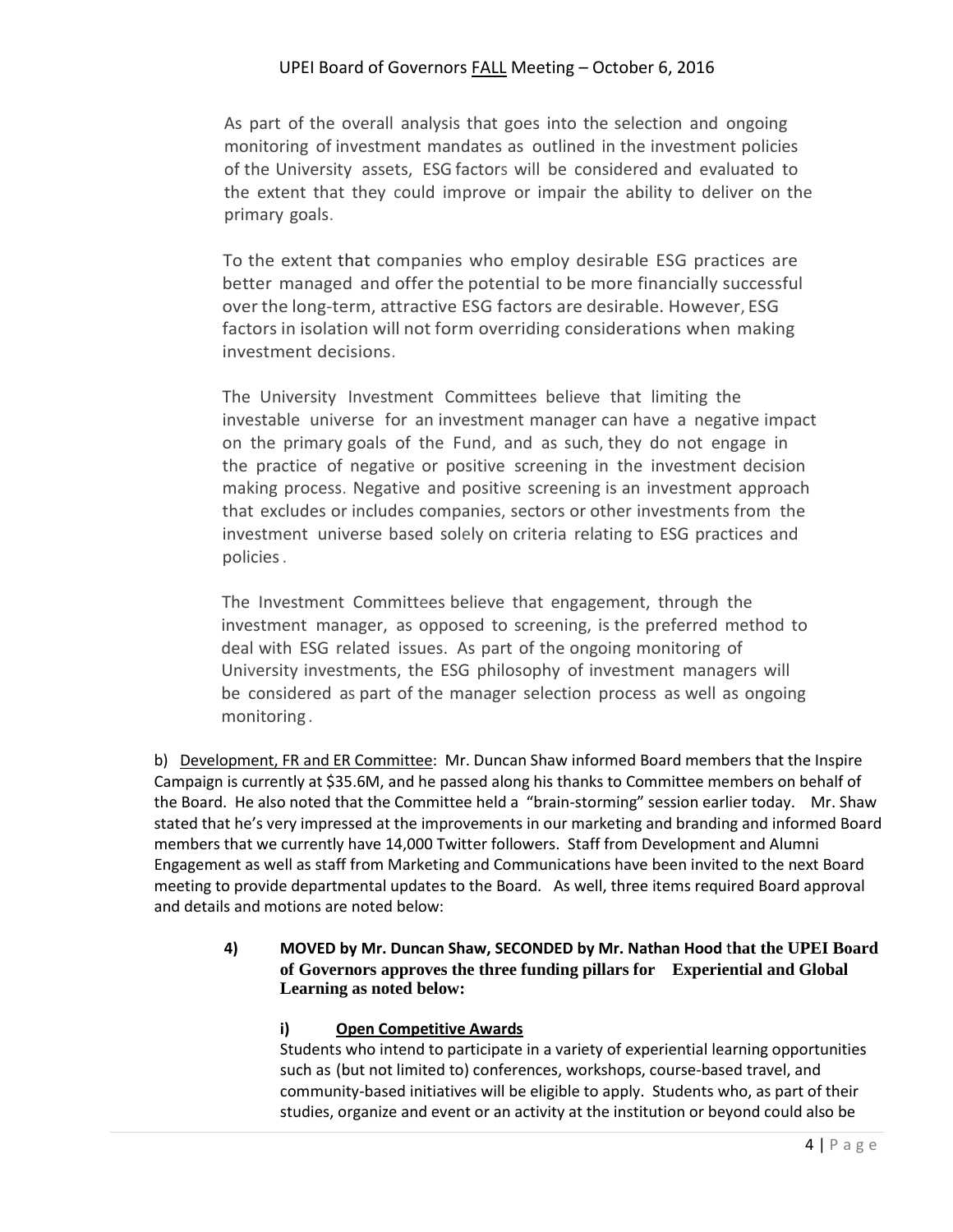eligible to apply for support which may also include the cost of support materials, if within the approved guidelines.

#### **ii) Student Exchange Support**

Students who plan to participate in an exchange program with any of UPEI's exchange partner institutions will be eligible to apply for support to cover some of their travel and accommodation expenses. Students will need to show that their program of study has been approved by their Faculty/School.

#### **iii) Internships, Placements, Rotations, Co-operative Education**

Students who, as part of their program of study, are required to take part in placements or similar work integrated learning (WIL) opportunities and entrepreneurial ventures will be eligible to apply.

#### **CARRIED**

### **5) MOVED by Ms. Bertha Campbell, SECONDED by Dr. Rabin Bissessur** t**hat the UPEI Board of Governors approves the following 13 named awards:**

- The Eddie and Babe Brown Memorial Engineering Award
- The Floyd and Hilda Drake Memorial Award
- The Scott S. Taylor Memorial Award
- The Dr. Katherine Livingston Bick Scholarship
- The Rotary Club of Charlottetown Student Accessibility Award
- The Ed and Pat Lawlor Awards
- The Robert J. Connaughton Sr. Memorial Award
- The Danielle Handrahan Memorial Scholarship
- The Ron McInnis Hockey Scholarship
- The Lois Adams and Don MacFadyen Award
- The John "Barry" Bartmann Memorial Award in Political Science
- The David Austin O'Malley-Keyes Memorial Award
- The Family of Cyril & Daisy Sanderson Award

Mr. Ed Lawlor recused himself from the vote.

#### **CARRIED**

**6) MOVED by Dr. James Moran, SECONDED by Mr. Ron Keefe that the UPEI Board of Governors approves the acceptance of three tables donated to the University by Carol and Rollie McInnis, SDU '69.** 

#### **CARRIED**

c)Governance and Appeals Committee: Mr. Shawn Murphy asked Board members to complete the survey handed out earlier on the Strategic Planning Session (Board Retreat) which was held in May of this year. He also reported that we had a very successful Board Orientation session in mid-September which was well attended by Board members.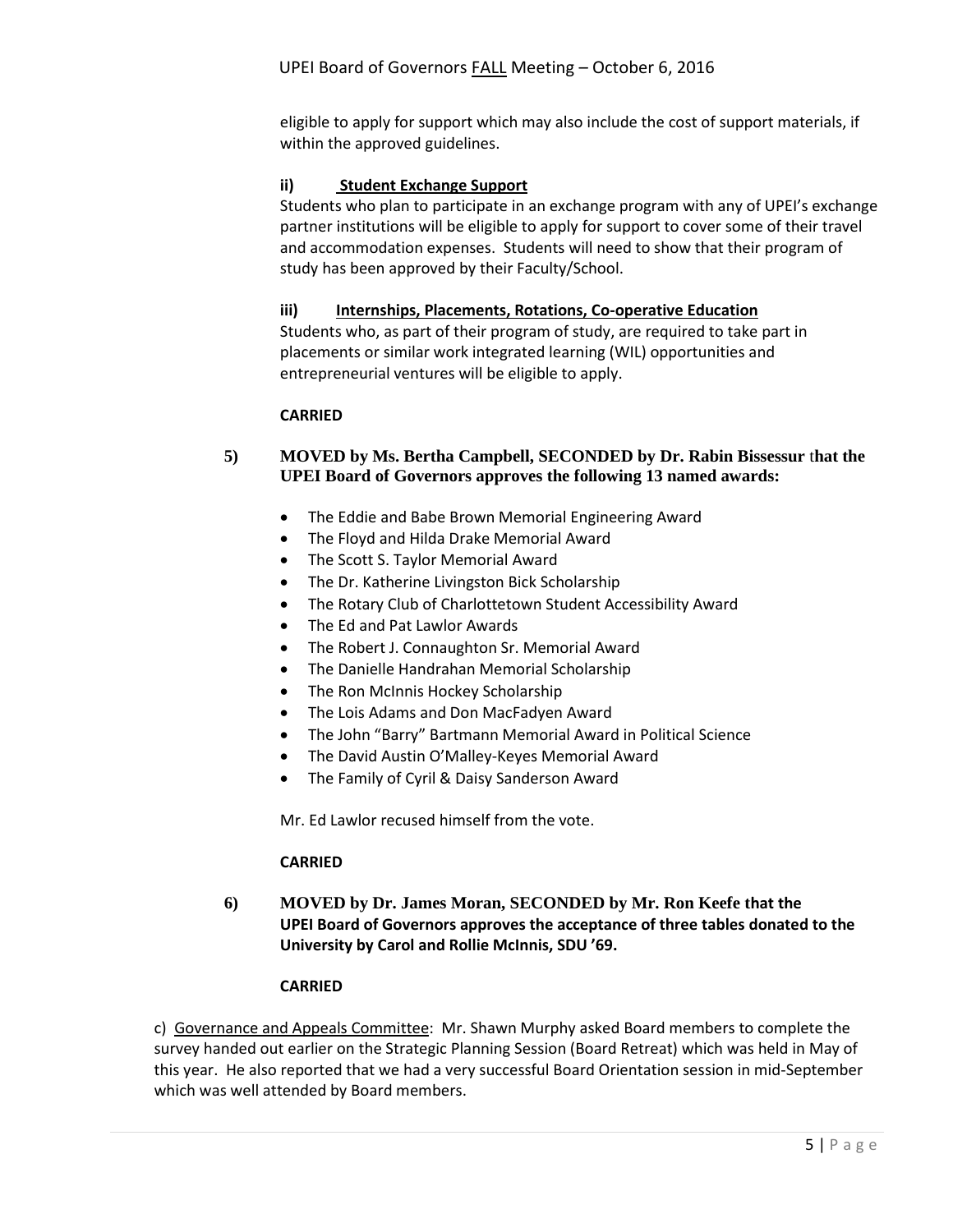Two items required Board approval and are noted below:

- i) The "Access to Information and Protection of Personal Information and Privacy" policy was approved at the Governance and Appeals Committee meeting as well as at the Executive Committee meeting, and both committees recommended that it be approved by the Board. Mr. Shawn Murphy provided Board members with background on how the policy came to be, and the following motion was proposed:
	- **7) MOVED by Mr. Shawn Murphy, SECONDED by Dr. Linnell Edwards that UPEI Board of Governors approves the** "**Access to Information and Protection of Personal Information and Privacy" Policy as presented.**

# **CARRIED**

- ii) The "University Policies" policy was also approved at the Governance and Appeals Committee and recommended for Board approval as well. The following motion resulted:
	- **8)** M**OVED by Mr. Ed Lawlor, SECONDED by Dr. Linnell Edwards that the Board Governance and Appeals Committee approves and recommends that the UPEI Board of Governors approves the "University Policies" Policy as presented.**

# **CARRIED**

d) Property and Asset Committee: Ms. Margo Thompson was not in attendance, so Ms. Podger provided the committee report on the Chair's behalf. She informed Board members that the Development and Alumni Engagement Department has moved into Dalton Hall only until renovations in 618 University Avenue are completed, at which time they will move there. This move will allow better accessibility and parking for donors. A formal Board meeting room will be created in this building as well. Their vacated space in Steele Building will be used as much needed lab space for the Kinesiology Program which has grown a great deal over the past couple of years. Tenders were issued for the Steele Building and Williams, Murphy and MacLeod were the successful proponents. Tenders have also been issued for renovations to Dalton Hall and Memorial Hall but do not close until the middle of October.

The Committee looked at "refreshing" the Campus Master Plan but decided to post-pone this until all the SIF projects have been completed. Ms. Podger also reported that the house on the Belvedere Avenue property has been demolished and the land has been re-sodded. She also noted that discussions were held around the most recent campus closure and the Committee is looking at additional exit routes off campus.

e) Executive Committee: Mr. Pat Sinnott reported that the Executive Committee met three times during the summer and two of these meetings were related to labour relations.